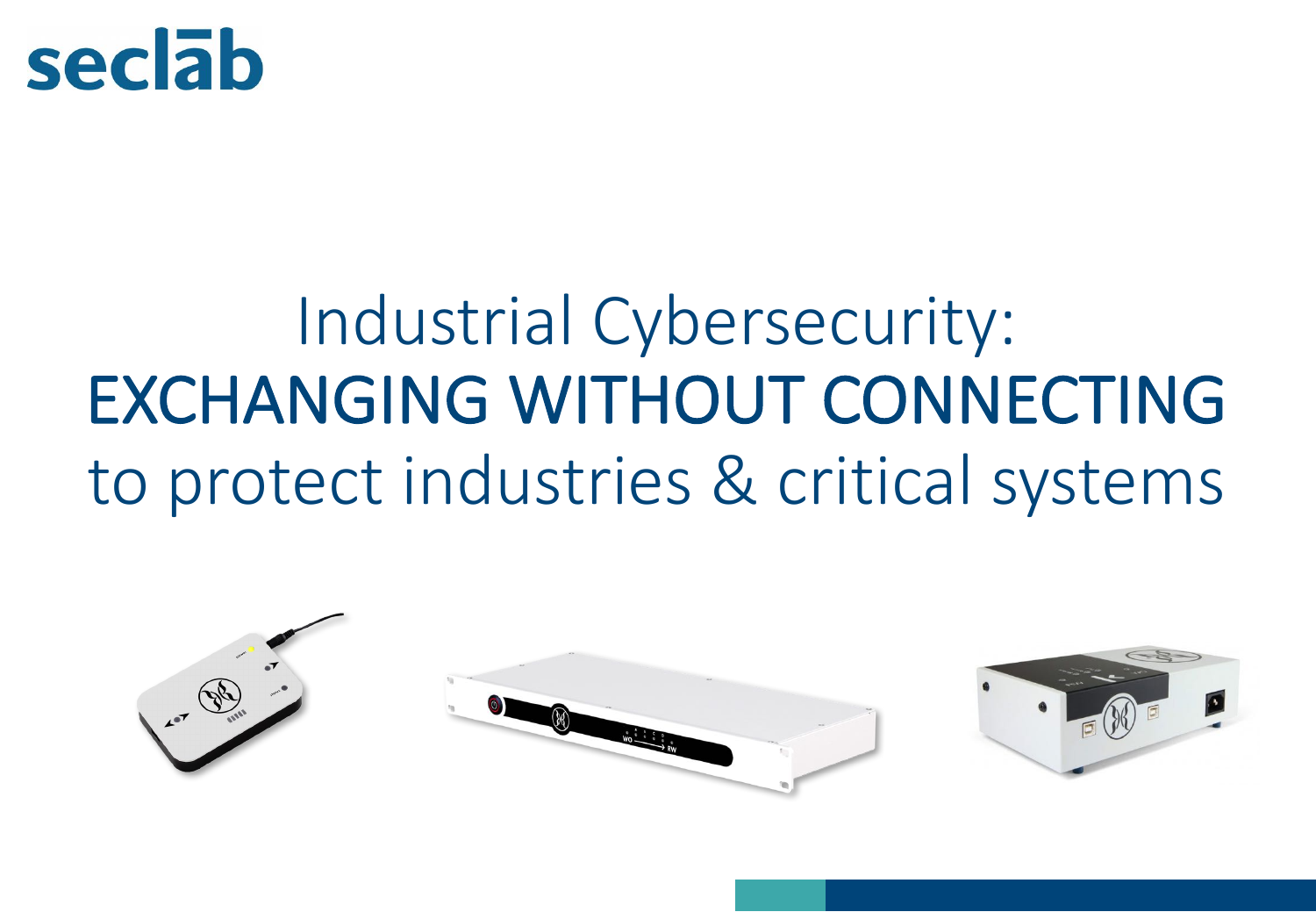## PROTECTING INDUSTRIES & INFRASTRUCTURES: A WORLDWIDE NATIONNAL PRIORITY



"Protecting our digital infrastructure is a national security priority and a national economic priority" *Jan 2015*



- **Industries**
- **Critical infrastructures**
	- Water networks
	- Energy networks and smart grids
	- Transportation networks
	- Telecom infrasctructures
- **Defense networks**
- **Government networks**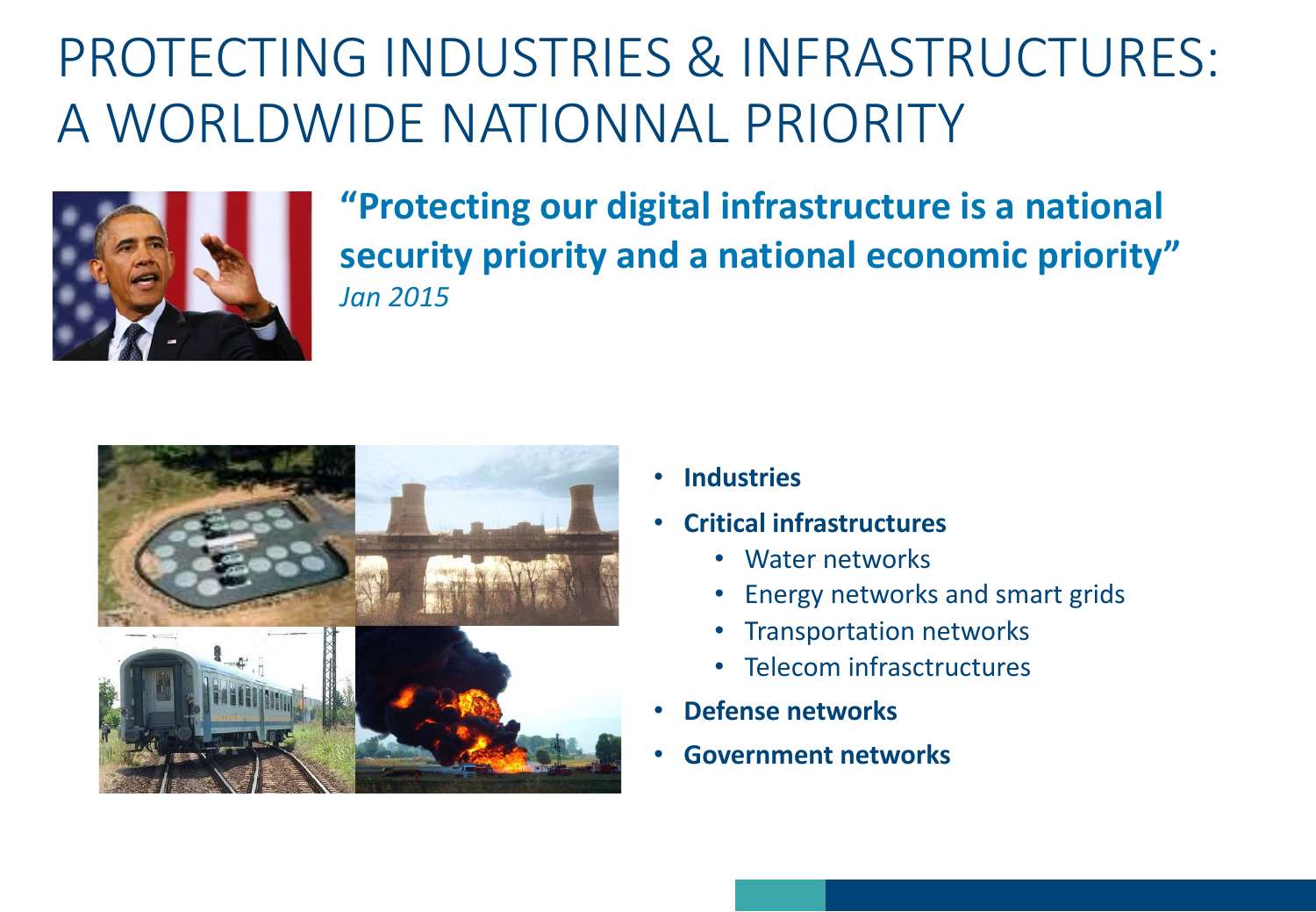## CURRENT SOLUTIONS FALL INTO 4 CATEGORIES

FACH OF THEM PUTS SIGNIFICANT OPFRATIONAL CONSTRAINTS ON COMPANIES

- No networking or interconnection at all
	- Data are transmitted by paper and human from one system to the other
	- USB ports are destroyed on computers
- **Network "diodes"**
	- Strictly unidirectional
	- Constrain architecture
- **Military grade solutions**
	- Very expensive
	- Not accessible to every company
	- Complicated and expensive to integrate into existing processes
- **Security compromise**
	- Traditional firewalls, antivirus, etc
	- Expensive to maintain and configuration error prone







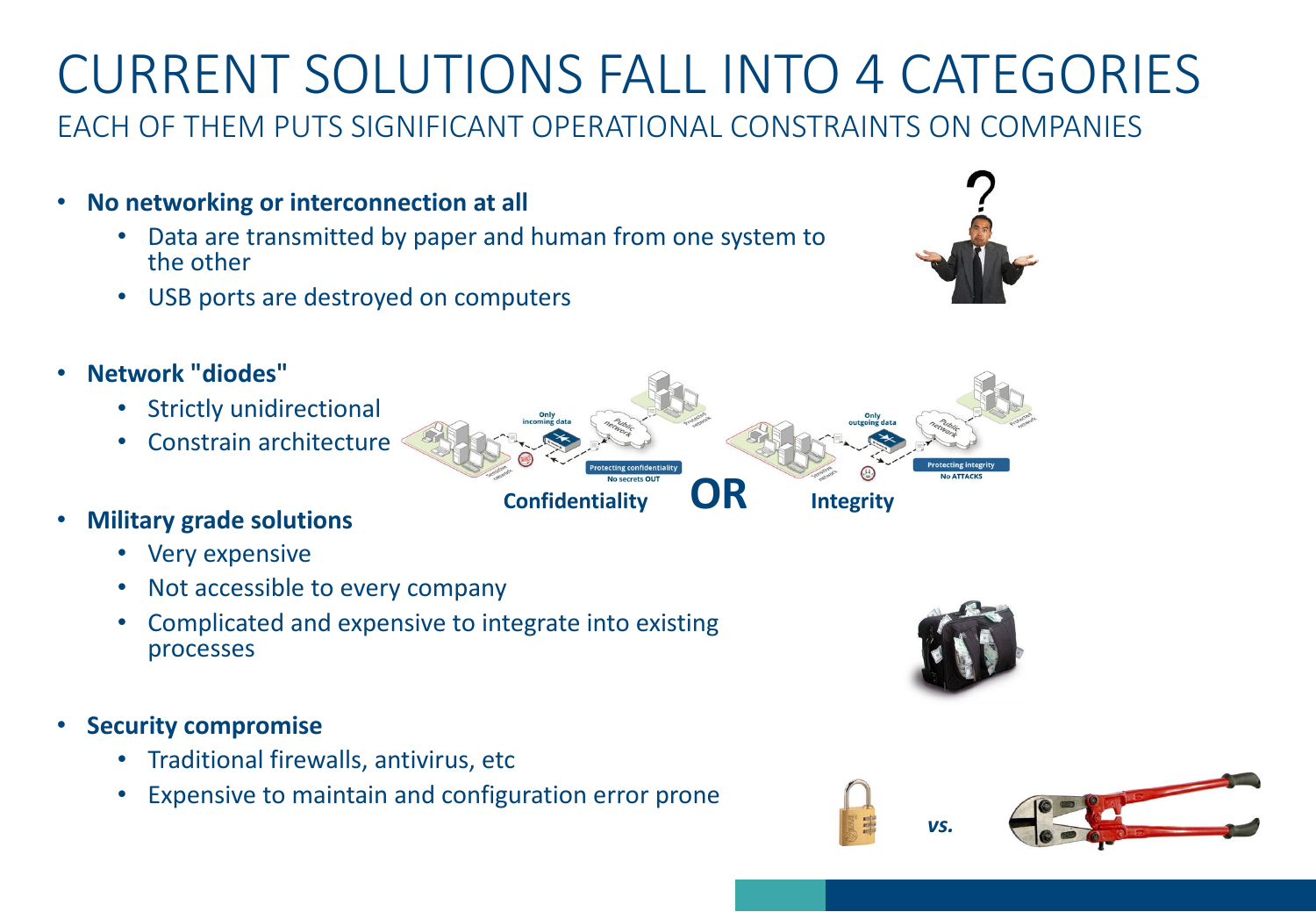### WE ALLOW EXCHANGES FOR PROCESSES WHILE MEETING THE MOST DEMANDING CYBER SECURITY CHALLENGES

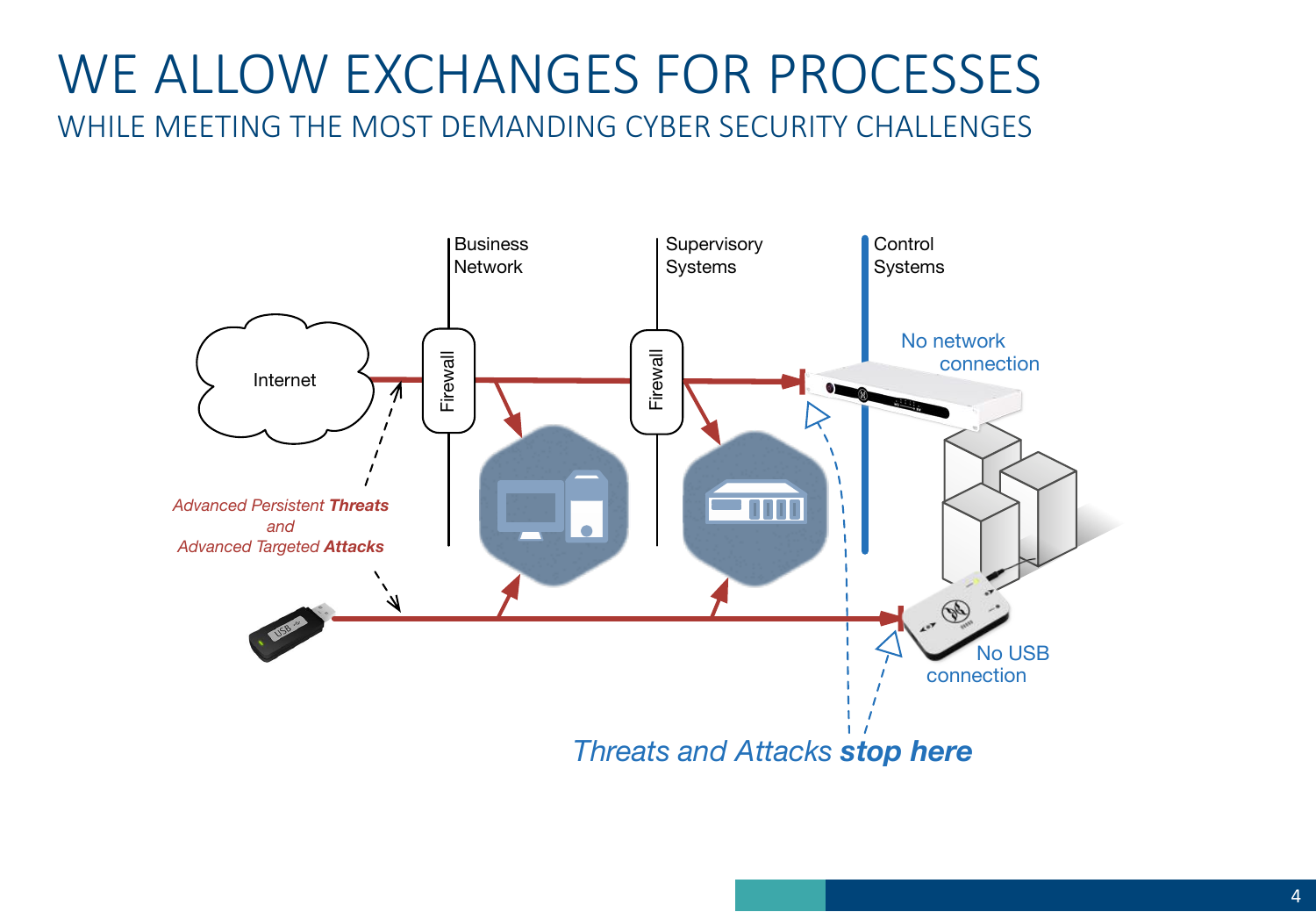### WE HAVE A DISRUPTIVE PATENTED TECHNOLOGY 3 PATENTS ACROSS EU, US + 6 COUNTRIES

*Old fashioned* electronic reborn :

Hardwired behavior



### **100 % protected, yet fully bidirectional**

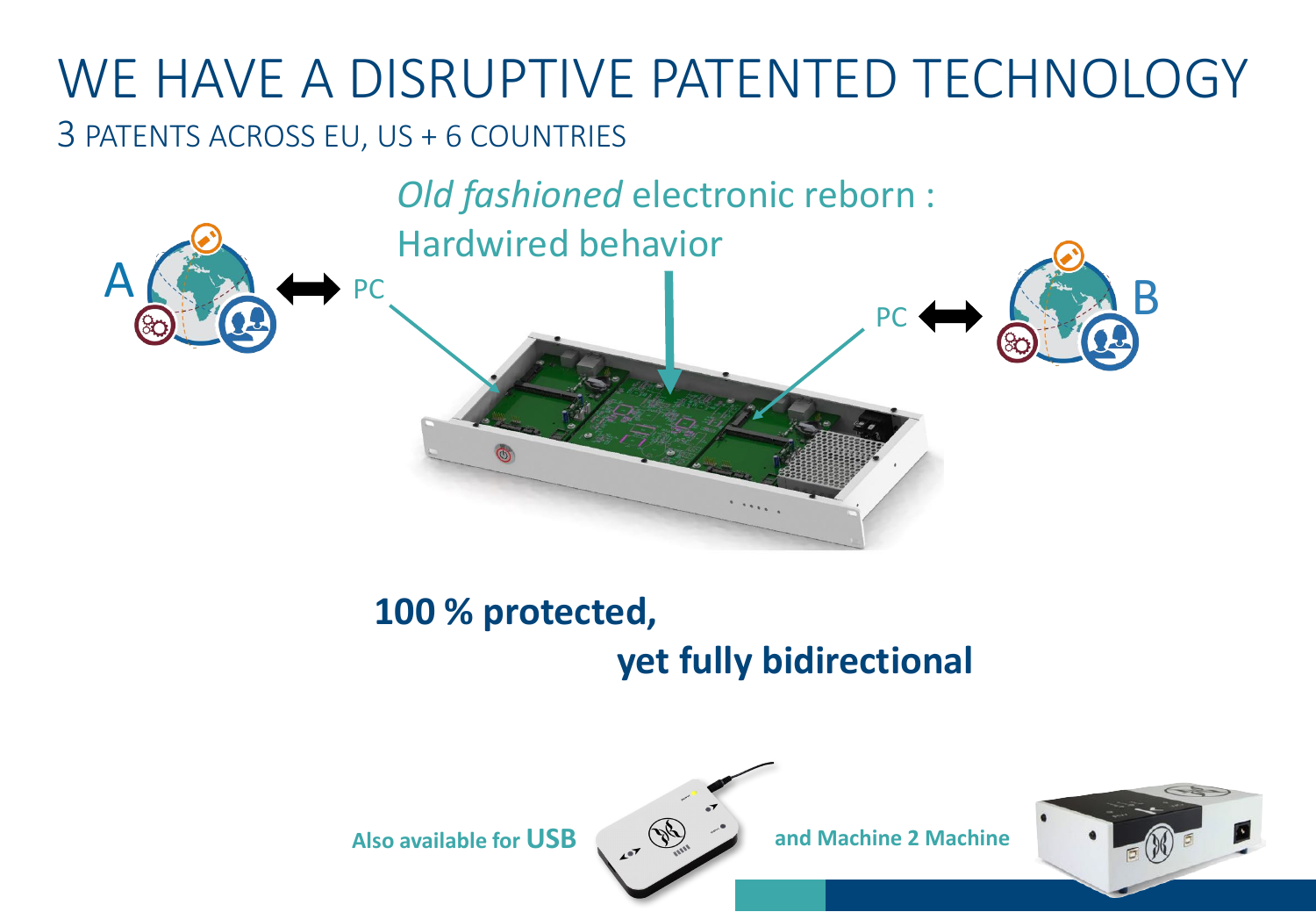- WE BRAKE CURRENT COMPROMISES SEGREGATION BY COMPLETE DESTRUCTION OF TRANSPORT LAYERS, FOCUS ON DATA
- Retrieving software updates and patches on isolated systems or network
- **Exchanging files between different zones or tiers without connecting them**
- **Industrial protocols communications faking a network interconnection** *(HTTP, XML, ModBUS, Siemens S7, OPC-UA)*
- **Using USB transfers without malware or USB attack like BadUSB**
- **Managing passwords policies for offline/industrial systems**





#### seclāb



**KARMA · USB Analyze & Transfer** 



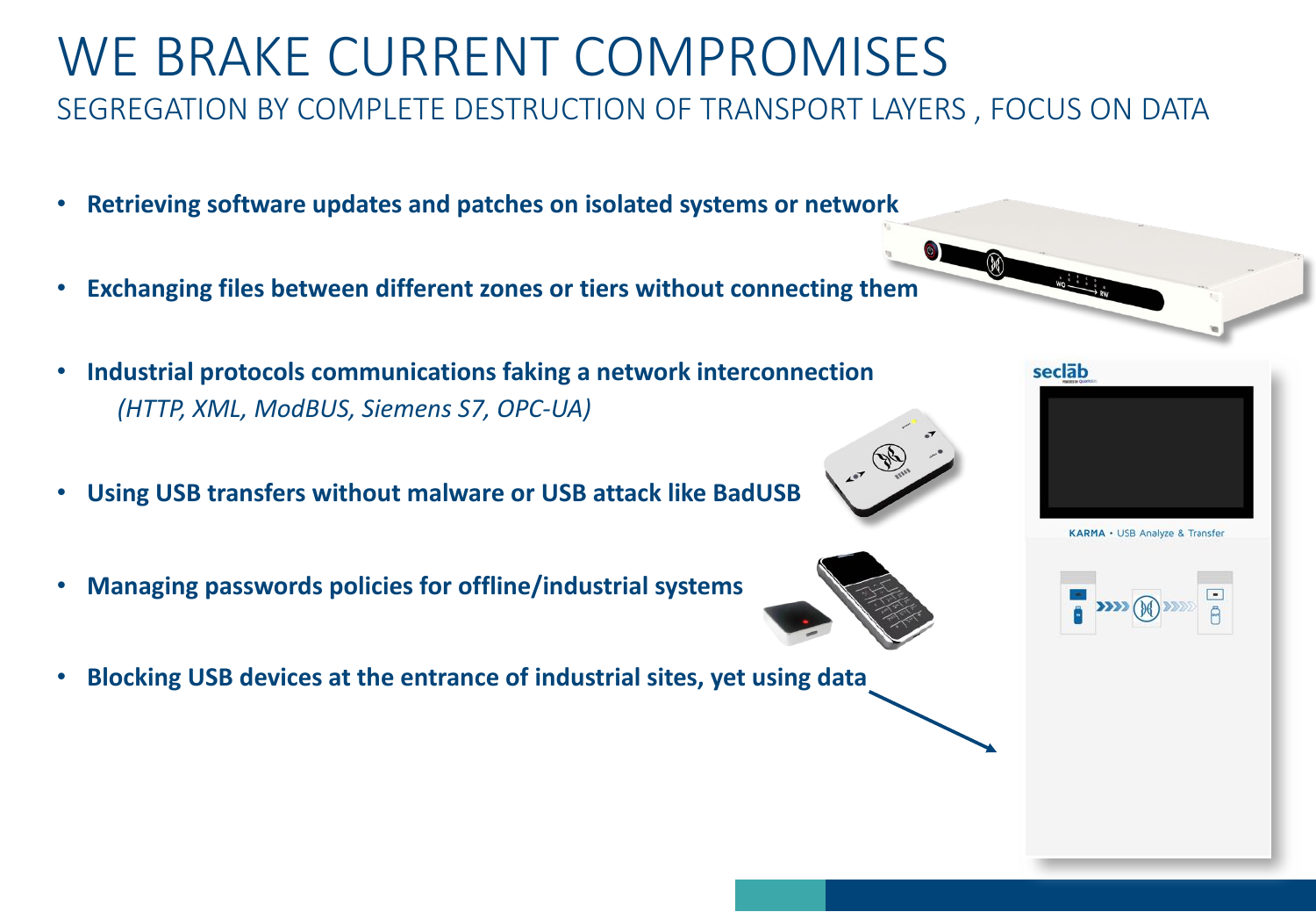## 12 TALENTED AND COMPLEMENTARY PEOPLE PLUS 3 FOUNDERS:

#### The good mix of **3 security profiles:**

The Hacker Entrepreneur

The Industry Expert

The **Electronic Guru** 



### **Xavier FACÉLINA — CEO** 3<sup>rd</sup> cybersecurity company, networks and systems security expert

**Pascal SITBON** — **Products & Innovation** *CISSP, inventor of 5 cybersecurity patents for EDF R&D* 

**Benoit BADRIGNANS — CTO** *Electronic PhD, expert and author on FPGAs applied to security* 



## AND 2 INVESTORS :

• EDF • STARQUEST CAPITAL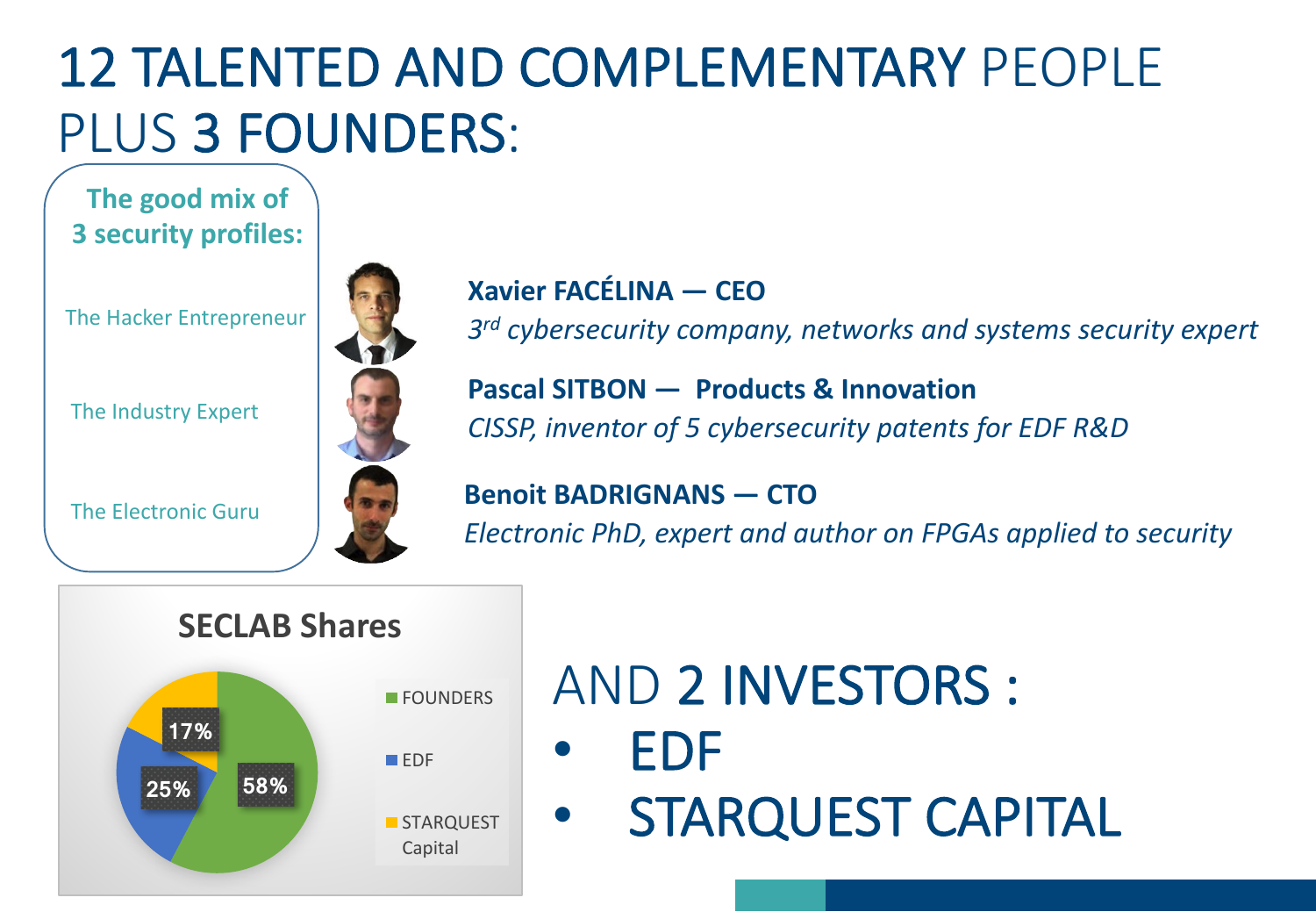### GREAT FIRST REFERENCES ON A GLOBAL MARKET WE SELL HARDWARE DIRECTLY TO LARGE COMPANIES, DEPLOYED BY INTEGRATORS

- SECLAB works in France for EDF, SNCF, CEA, AIRBUS, Ministère des Finances, DCNS, SAFRAN Launchers
- Products are today integrated by COFELY INEO, ATOS WORLDGRID and CS
- French cyber security agency (ANSSI) has certified 3 SECLAB products
- US Department of Energy promotes SECLAB products through the National Renewable Energy Laboratory (NREL) platform and reports

Critical industrial Infrastructures represent a 2b\$ market worldwide with 10% **per year growth** 

**…** Not mentioning upcoming generalizations of connected vehicles and **connected objects.**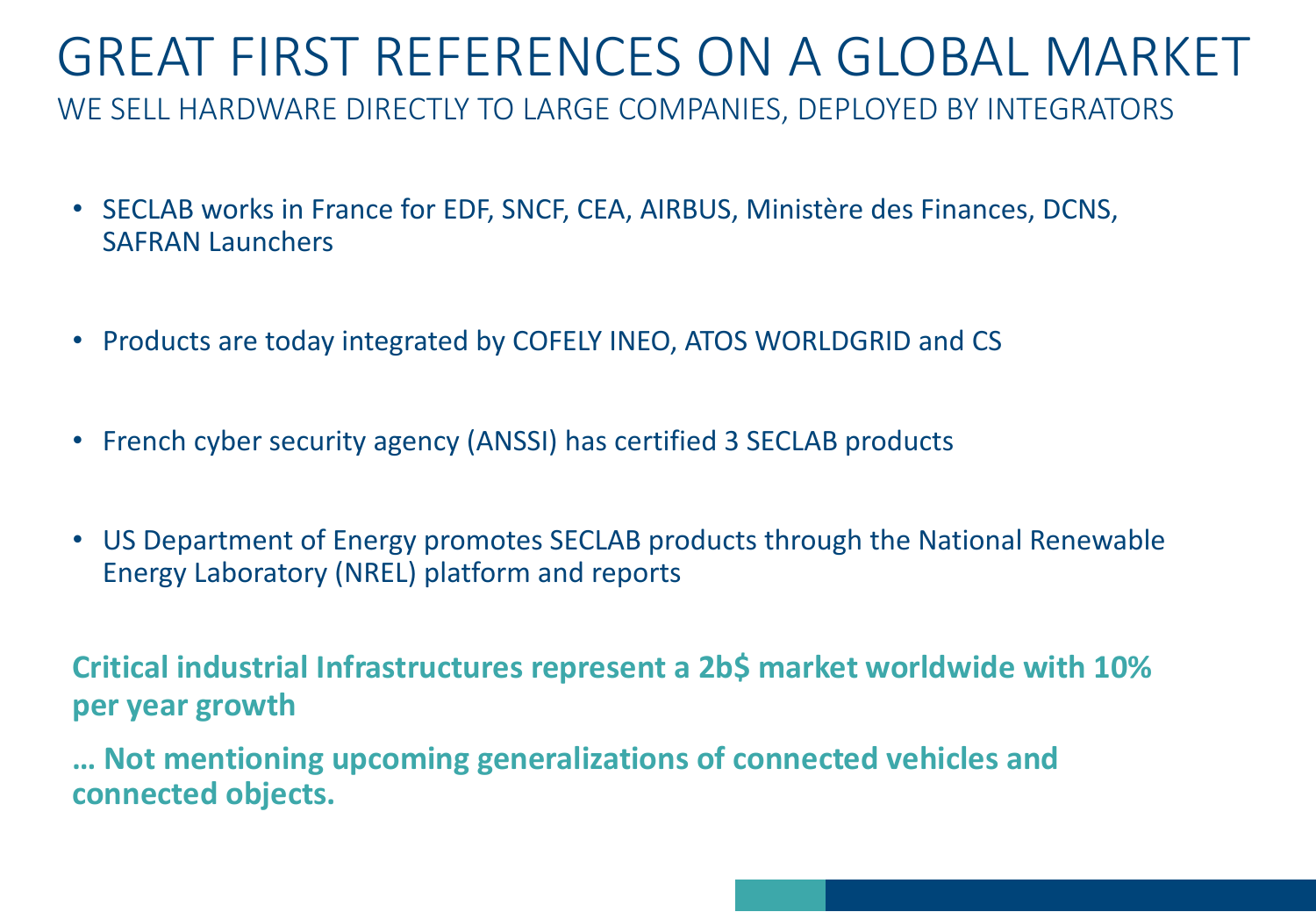### **OUR TRAJECTORY**

#### **2015-2016**

- Turnover : **500k€** in 2015, **1M€** in 2016
- Raised 2,2M€ with EDF and Starquest Capital
- Industrialize products
- Implement process and get them certified by national authorities
- Develop sales and deploy the technology in France

#### **2017**

- Consolidate sales growth in France with a target of  $2M\epsilon$  on the French market
- Start activity in Europe and understand the go to market in the USA
- Building a commercial pipe for a 7M€ turnover in 2018
- Start R&D for connected or autonomous vehicles and industrial IOT